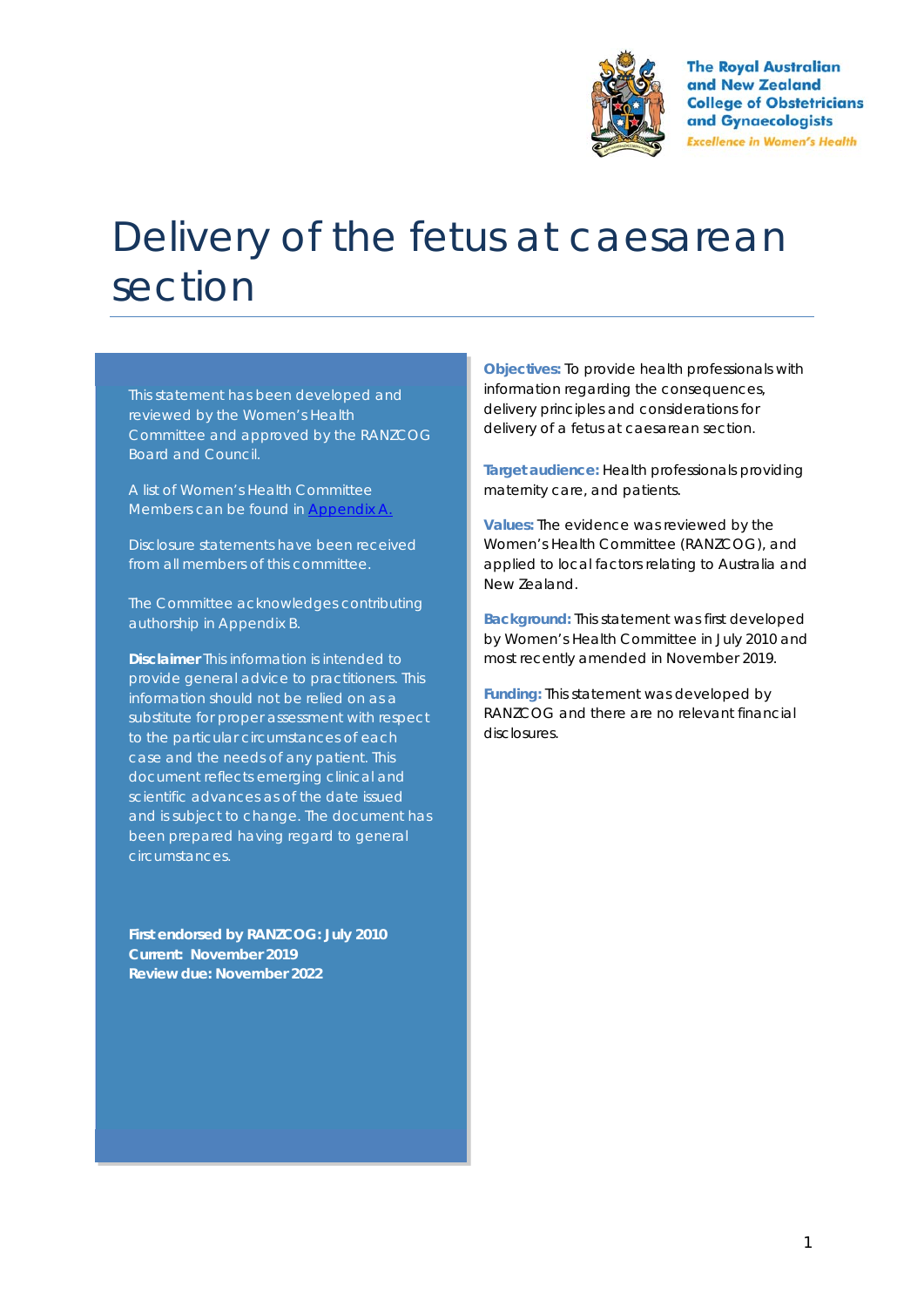# **Table of contents**

| $1_{\cdot}$ |                                                                               |  |  |  |  |
|-------------|-------------------------------------------------------------------------------|--|--|--|--|
| 2.          |                                                                               |  |  |  |  |
| 3.          |                                                                               |  |  |  |  |
| 4.          |                                                                               |  |  |  |  |
|             |                                                                               |  |  |  |  |
|             |                                                                               |  |  |  |  |
|             |                                                                               |  |  |  |  |
| 5.          |                                                                               |  |  |  |  |
| 6.          |                                                                               |  |  |  |  |
| 7.          |                                                                               |  |  |  |  |
|             |                                                                               |  |  |  |  |
|             |                                                                               |  |  |  |  |
|             | Appendix B Overview of the development and review process for this statement9 |  |  |  |  |
|             |                                                                               |  |  |  |  |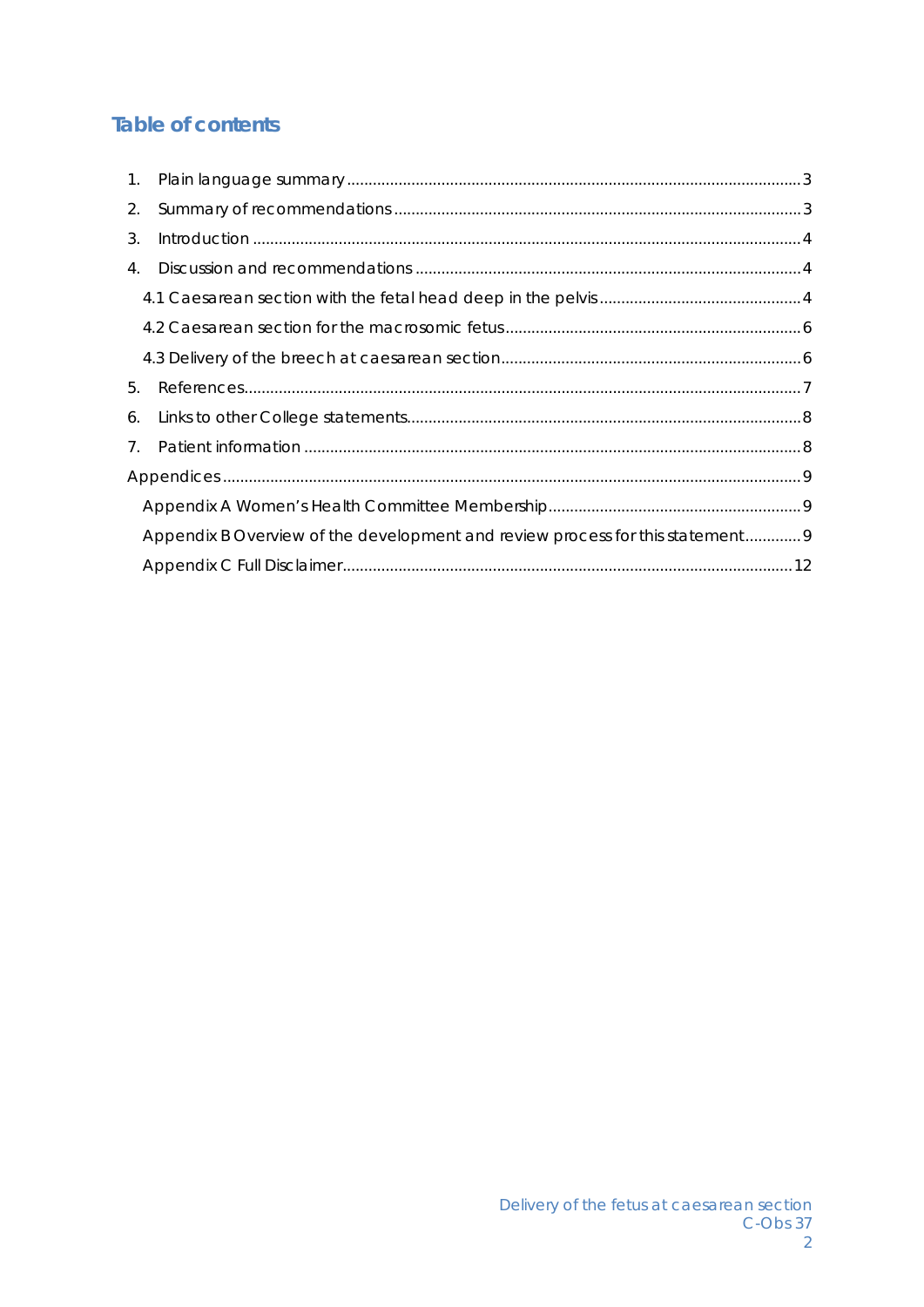# **1. Plain language summary**

Caesarean section is a safe procedure. However, just as there is a chance of injury to mother or baby during a vaginal birth, there is a risk of injury to mother or baby during a caesarean birth. The risks are highest when the baby's head is deep in the mother's birth canal at the time of caesarean section, when the baby is very large, or sometimes when the baby is in a breech presentation. The purpose of this statement is to provide guidance for doctors who perform caesarean sections about how best to deliver babies in these circumstances.

# **2. Summary of recommendations**

| <b>Recommendation 1</b>                                                                                                                                                                                                                                                                                                   | <b>Grade</b>                      |
|---------------------------------------------------------------------------------------------------------------------------------------------------------------------------------------------------------------------------------------------------------------------------------------------------------------------------|-----------------------------------|
| Obstetricians should be aware of certain circumstances that can<br>increase the risk of fetal injury at caesarean section, for example                                                                                                                                                                                    | Consensus-based<br>recommendation |
| presenting part is deep in the pelvis,<br>$\bullet$                                                                                                                                                                                                                                                                       |                                   |
| the fetus is macrosomic,                                                                                                                                                                                                                                                                                                  |                                   |
| the fetus is in a malpresentation such as a breech<br>presentation.                                                                                                                                                                                                                                                       |                                   |
| <b>Recommendation 2</b>                                                                                                                                                                                                                                                                                                   | <b>Grade</b>                      |
| Where an impacted fetal head is suspected, the most senior<br>obstetric doctor present should perform a vaginal examination<br>immediately before commencing a caesarean section to exclude<br>the possibility of further descent of the presenting part such that<br>vaginal delivery would be more easily accomplished. | Consensus-based<br>recommendation |
| <b>Recommendation 3</b>                                                                                                                                                                                                                                                                                                   | <b>Grade</b>                      |
| Clinicians experienced in caesarean sections and trained in<br>neonatal resuscitation should be in attendance or readily available<br>where a technically difficult delivery is anticipated.                                                                                                                              | Consensus-based<br>recommendation |
| <b>Recommendation 4</b>                                                                                                                                                                                                                                                                                                   | <b>Grade</b>                      |
| The obstetrician should consider measures to decrease the risk of<br>injury at the time of caesarean section.                                                                                                                                                                                                             | Consensus-based<br>recommendation |
| <b>Recommendation 5</b>                                                                                                                                                                                                                                                                                                   | Grade                             |
| Consideration should be given to incorporating difficult caesarean<br>section scenarios into obstetric emergency training with both<br>maternity and theatre teams including disimpaction of the fetal<br>head at caesarean section.                                                                                      | Consensus-based<br>recommendation |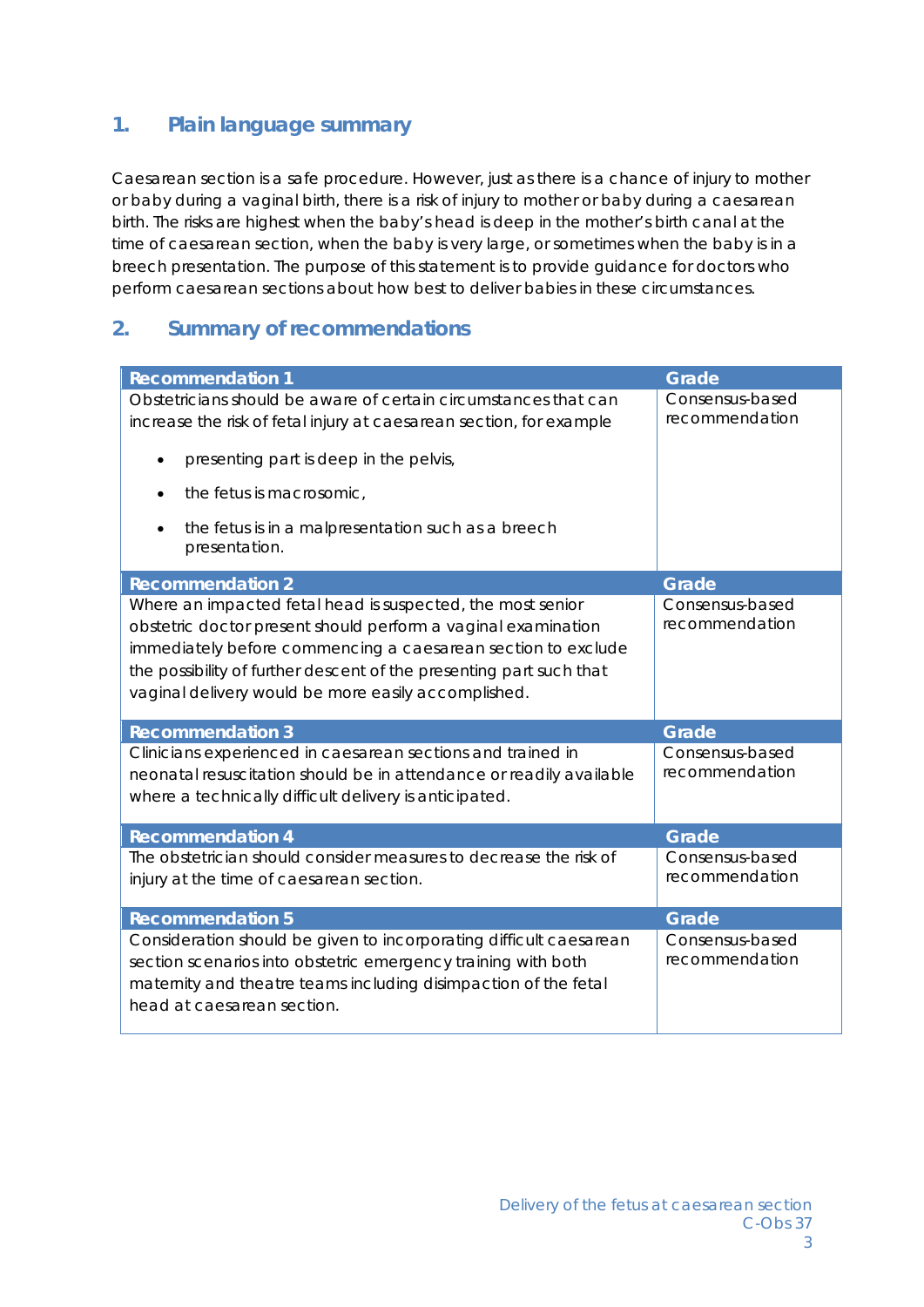# **3. Introduction**

The overall risk of fetal injury at caesarean section is low. Nevertheless, there is potential for fetal injury at caesarean section in certain circumstances. These injuries include:

- 1. Skull fracture and/or intracranial haemorrhage following disimpaction where the head is deep in the pelvis.
- 2. Brachial plexus palsy following difficult delivery of the shoulders in the presence of fetal macrosomia.
- 3. Cervical spine, spinal cord and/or vertebral artery injury following delivery of the after coming head of a breech presentation.

# **4. Discussion and recommendations**

## **4.1 Caesarean section with the fetal head deep in the pelvis**

## **Consequences**

Where delivery needs to be expedited with the presenting part deep in the pelvis, there are added risks of caesarean section including increased risks of:

- 1. Fetal Injury including skull fracture and/or intracranial haemorrhage.
- 2. Maternal injury including:
- tears in the lower uterus;
- haemorrhage;
- urinary tract injury.

#### **Delivery Principles**

The decision for caesarean section in the second stage of labour involves balancing the risks and benefits of a) caesarean section against those of b) an immediate, and potentially difficult, operative vaginal delivery or c) expectant management with the expectation of achieving a safer station or position for operative vaginal delivery. All options carry some risk, and the decision should be made by an experienced accoucheur, preferably with adequate notice of progress in labour, fetal condition and maternal wishes.

If a decision is made to proceed with caesarean section, the following good practice points are recommended.

#### **Pre-operative considerations**

1. A vaginal examination should be performed by the most senior obstetric doctor present immediately prior to commencing the procedure. This is to: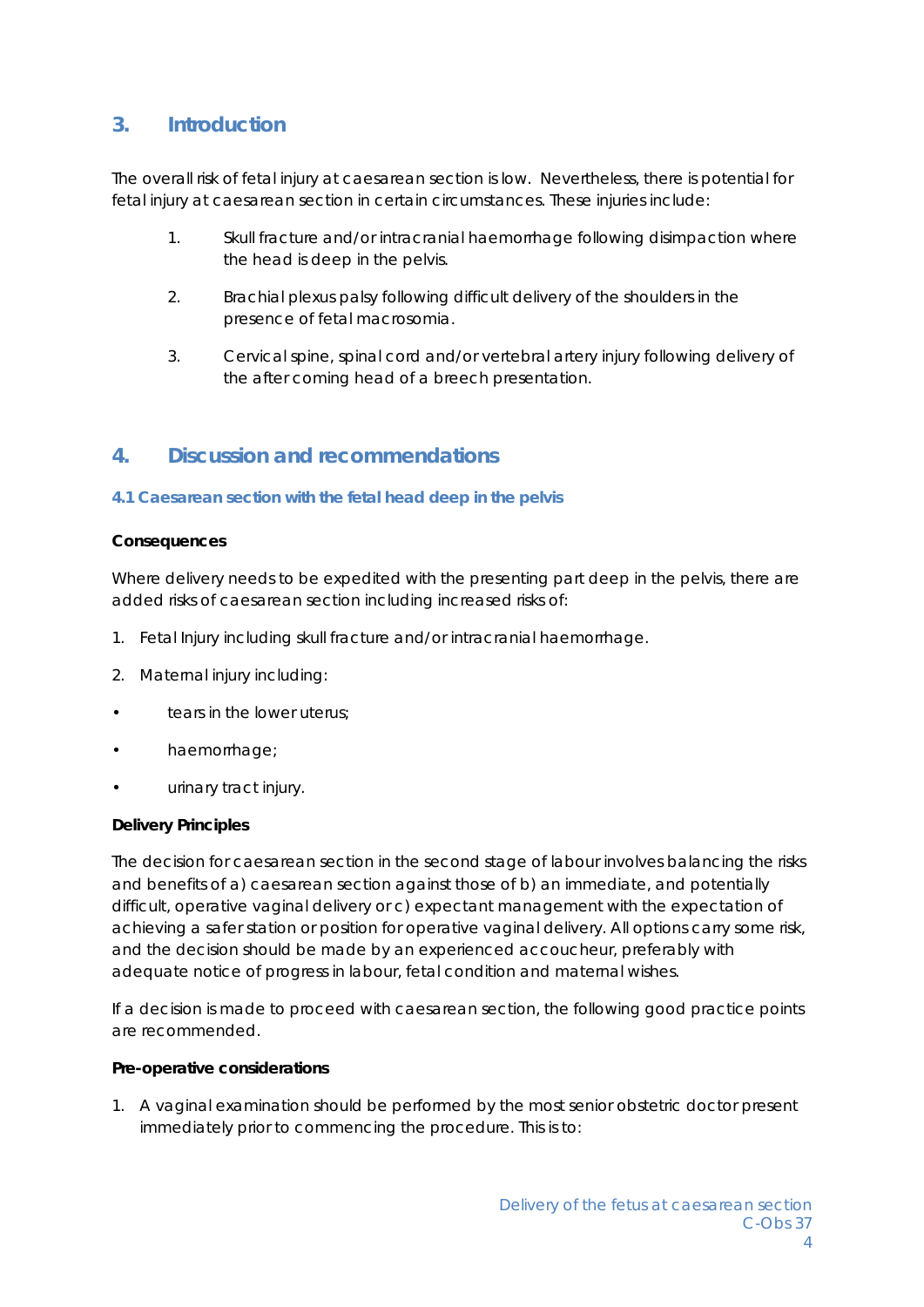- Exclude the possibility of further head descent such that vaginal delivery would be more easily accomplished.
- Apply steady firm upward pressure to assist with disimpaction of the fetal head and assist with the abdominal delivery. There is some evidence that inflatable devices might reduce the risk of uterine injury in these circumstances.1 Administration of a tocolytic agent may be of benefit.
- 2. An experienced obstetrician and paediatrician should be in attendance or readily available where a technically difficult delivery is anticipated.
- 3. The anaesthetist should be appropriately prepared in anticipation of the need for acute tocolysis and management of postpartum haemorrhage.

## **Intra-operative considerations**

- 1. The head must be elevated into the abdomen before successful delivery can be accomplished. This may be achieved by either or both of:
	- Apply steady firm upward pressure with a cupped hand to assist with disimpaction of the fetal head and assist with the abdominal delivery. All efforts must be directed at avoiding the focused pressure of two fingers pushing on the head. There is some evidence that inflatable devices might reduce the risk of uterine injury in these circumstances.1 Administration of a tocolytic agent may be of benefit.
	- Steady elevation of the fetal head vaginally by an experienced assistant.
	- The accoucheur's fingers passing between the head and the uterine wall to below the head and exerting upward pressure.
- 2. The upper uterine segment has invariably retracted, which results in a reduced intrauterine volume in which to accommodate the fetus as it is displaced upwards. While this is most commonly rectified by physical pressure associated with manual elevation of the fetal head, consideration should also be given to the use of tocolysis to relax the uterus. Commonly used agents for acute tocolysis include GTN, salbutamol or terbutaline or deep general anaesthesia.
- 3. Occasionally, delivery of the fetal head is impossible despite these measures, and delivery of the torso through the uterine incision is appropriate. This may be particularly encountered in the very preterm fetus. While breech delivery in this setting has been the subject of case reports, it should generally only be performed by those experienced in this technique or where other methods have failed.

## **Post-operative considerations**

The risk of major PPH is increased with emergency caesarean section in advanced labour, due to the combination of uterine and vaginal trauma, infection, use of tocolysis and atony. Appropriate preparation for such a delivery includes considering the oxytocic and mechanical agents available to control haemostasis as well as availability of Tranexamic Acide, blood and blood products.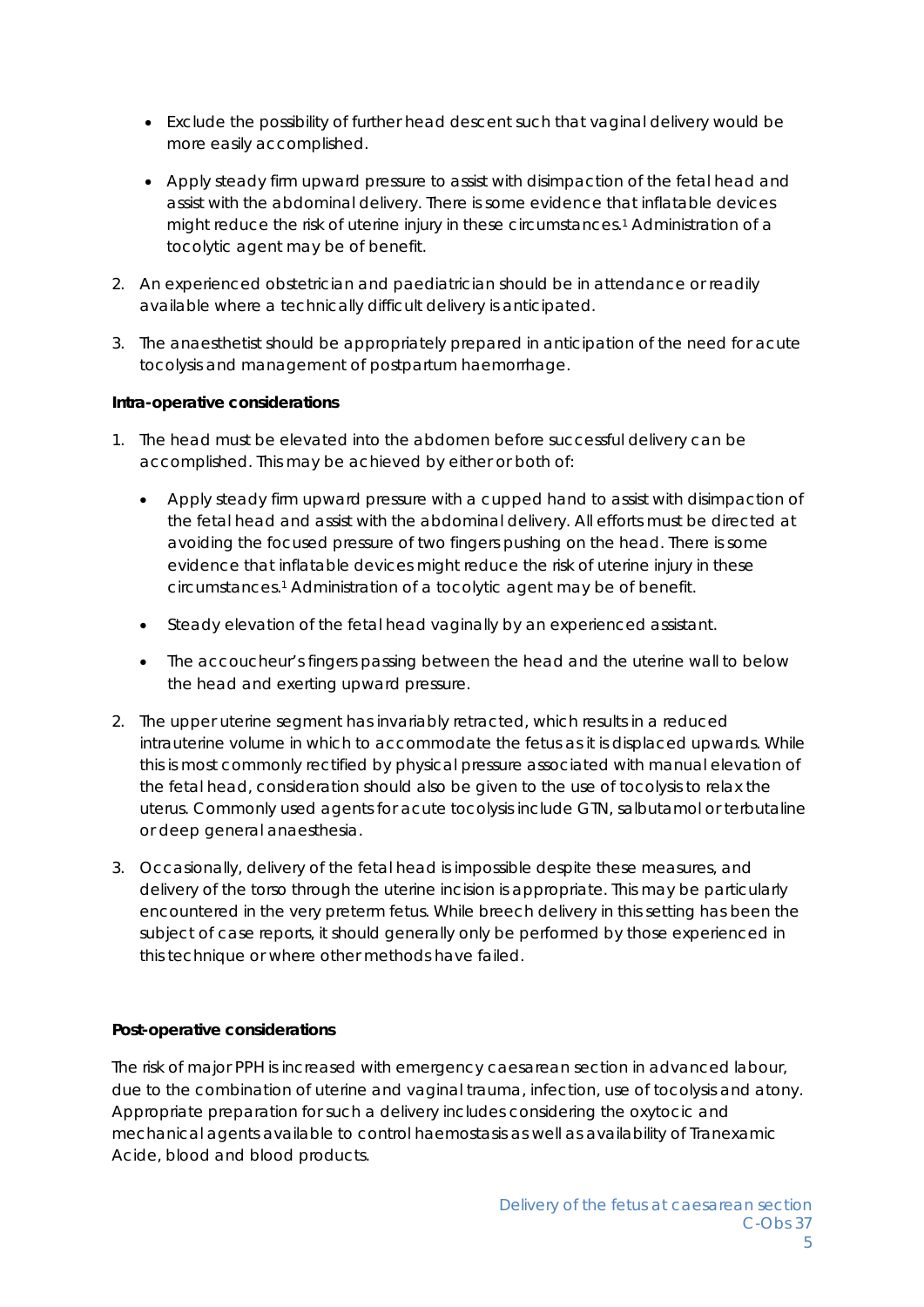#### **4.2 Caesarean section for the macrosomic fetus**

#### **Consequences**

Caesarean section for the macrocosmic fetus may still result in shoulder dystocia and brachial plexus palsy but with an incidence many times less than with vaginal birth.

#### **Delivery Principles**

Where shoulder dystocia and fetal injury is anticipated, the abdominal wall and uterine incisions should be sufficiently large to facilitate delivery. Where difficulties are encountered during delivery, these may need to be extended:

- 1. To facilitate access for manoeuvres such as delivery of the posterior arm.
- 2. Converting the uterine incision into a 'J' or 'T' incision.

#### **4.3 Delivery of the breech at caesarean section**

#### **Consequences**

While caesarean section is generally associated with a reduction in fetal trauma when compared with vaginal birth, caesarean delivery of a breech presentation still poses some fetal risk related to trauma and asphyxia, and maternal risk of trauma.

- 1. Cervical spine, spinal cord and/or vertebral artery injury may follow delivery of the after coming head of a breech presentation. These injuries may follow hyperextension of the cervical spine while trying to facilitate delivery of the fetal head through the incision. It should be noted that:
	- These injuries may be more likely where the head is hyper-extended antenatally producing anomalous development of the cervical spine, or when fetal muscular tone is reduced through a neuromuscular disorder or fetal hypoxia.
	- Such injuries may also occur antenatally and are not necessarily the consequence of the delivery itself.
- 2. Maternal consequences of caesarean section can be considerable if the breech is very deep in the pelvis such that vaginal breech delivery may be recommended. Trials recommending caesarean section for breech presentation have not been powered to examine the subgroup with full cervical dilatation and the breech deep in the pelvis.

#### **Pre-operative**

High quality antenatal care is imperative for all women so that the incidence of "undiagnosed" breech presentations is minimised. This enables appropriate antenatal management of the term breech, including an ultrasound assessment to exclude fetal normality and hyperextension of the fetal head, and provides an opportunity to offer ECV.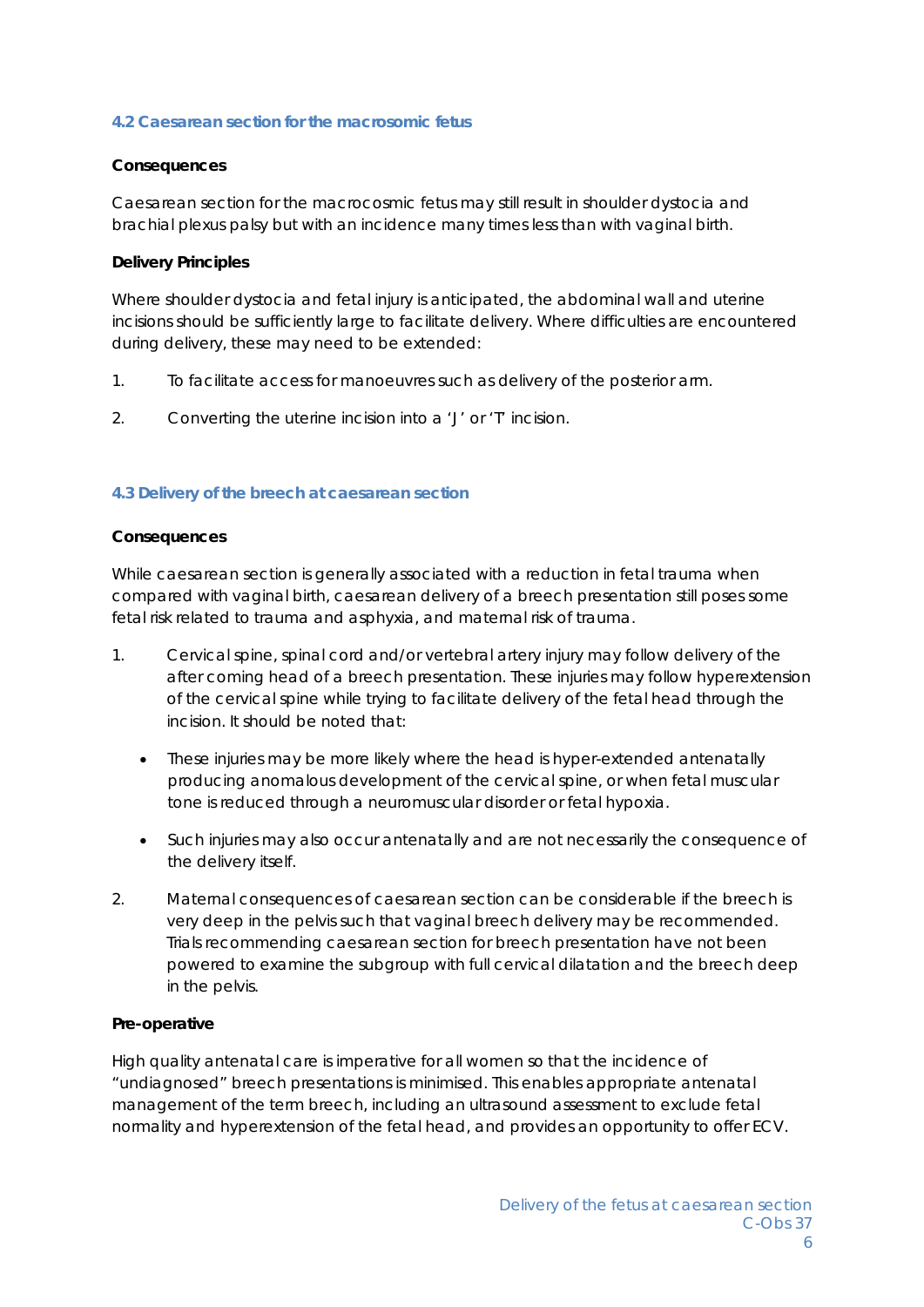#### **Intra-operative technique**

- 1. Where an emergency caesarean section is being undertaken for the breech presentation in labour, a further vaginal examination should always be performed in theatre immediately before embarking on the caesarean section in order to exclude imminent vaginal delivery.
- 2. The key to successful delivery of the after coming head of any breech presentation (whether abdominal or vaginal) is to maintain head flexion during delivery of the limbs and torso. Head extension not only makes head diameters much greater but also incurs the possibility of extension injuries.
- 3. The incision should be sufficiently large to allow access and the necessary manipulations. Head flexion should be maintained during delivery of the limbs and torso by the surgical assistant exerting pressure on the vertex in the appropriate direction.
- 4. When delivery of the after coming head does not occur with simple downward pressure on the uterine fundus, delivery of the after coming head should be effected when the head is low in the uterus by either:
	- A modification of the Mauriceau-Smellie-Veit manoeuvre; or
	- Obstetric forceps.
- 5. Where the fetal head is not sufficiently low OR initial attempts at delivery are unsuccessful, the accoucheur may consider:
	- Tocolysis administered by the anaesthetist may assist where there is a uterine retraction ring around the fetal neck, most commonly accomplished with GTN, salbutamol or terbutaline or deep general anaesthesia.
	- Extension of the uterine incision, most commonly upward in the midline in the form of an "inverted T-incision". Although undesirable for subsequent pregnancies, this may avoid fetal injury (traumatic or asphyxial) in this technically difficult situation.

# **5. References**

Seal SL, Dey A1, Barman SC, Kamilya G, Mukherji J, Onwude JL. Randomized controlled trial of elevation of the fetal head with a fetal pillow during cesarean delivery at full cervical dilatation. Int J Gynaecol Obstet. 2016 May;133(2):178-82.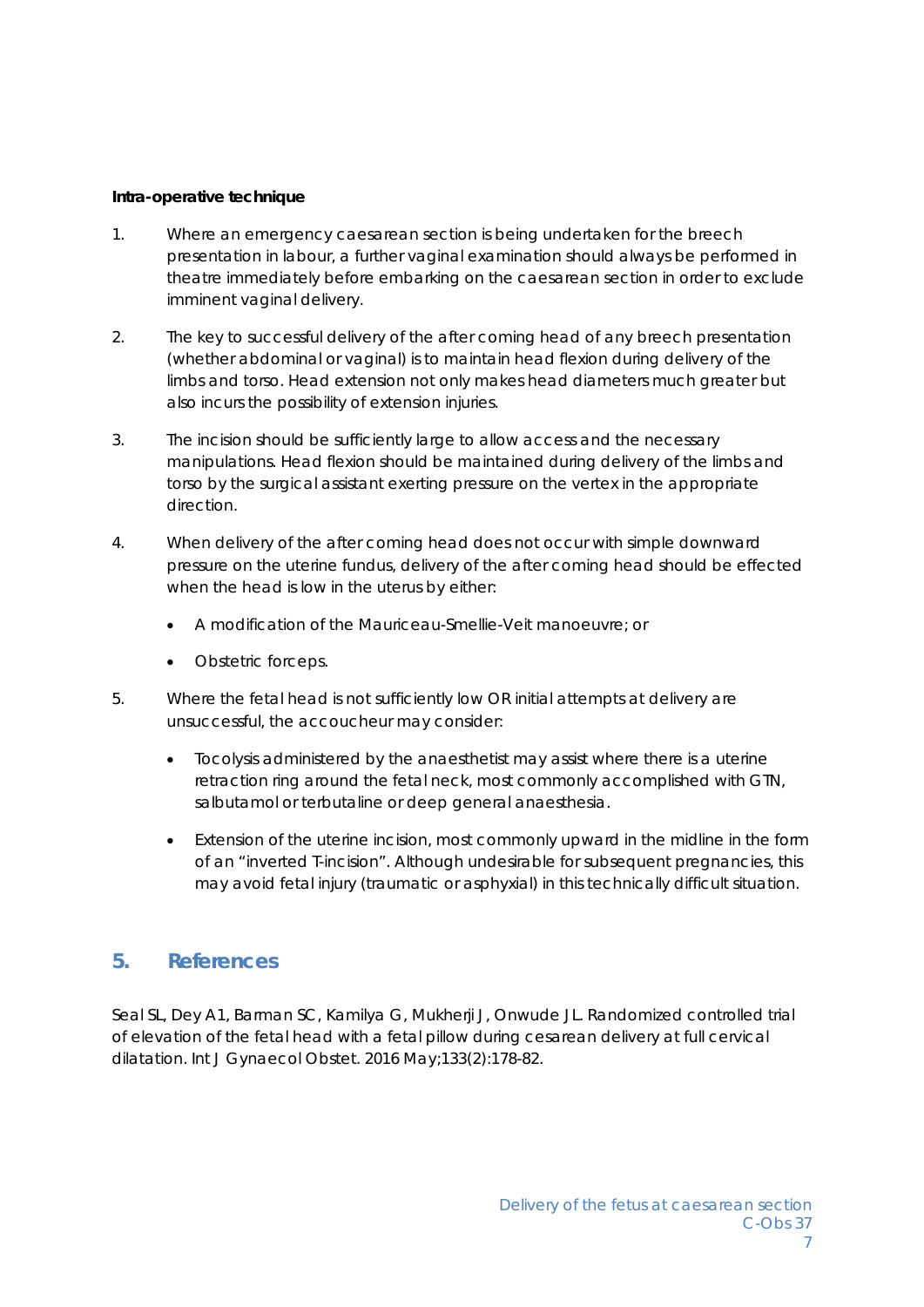# **6. Links to other College statements**

Evidence-based Medicine, Obstetrics and Gynaecology (C-Gen 15)

# **7. Patient information**

A range of RANZCOG Patient Information Pamphlets can be ordered via https://ranzcog.edu.au/womens-health/patient-information-guides/patient-information**pamphlets**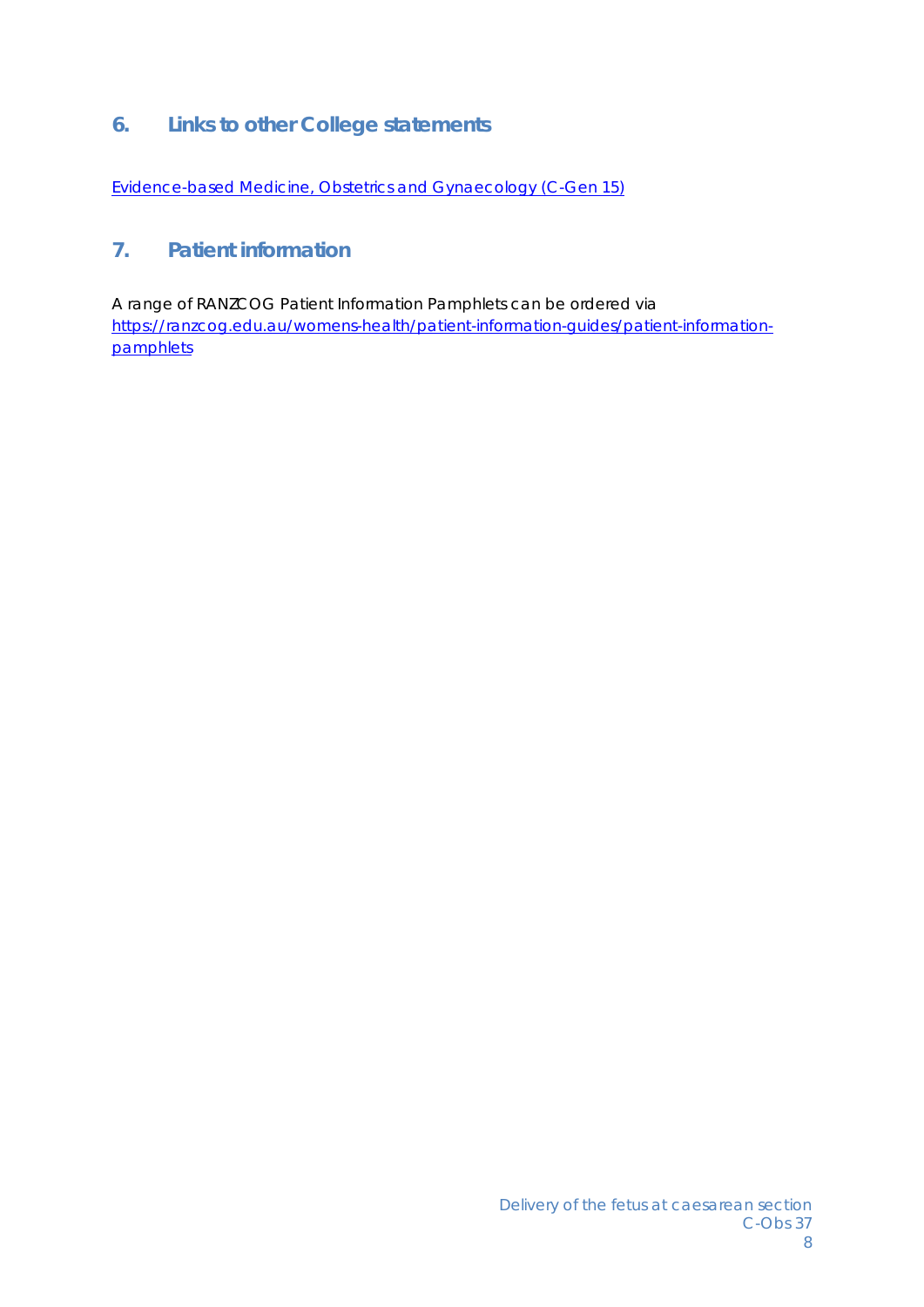# **Appendices**

## **Appendix A Women's Health Committee Membership**

| <b>Name</b>                 | <b>Position on Committee</b>    |  |
|-----------------------------|---------------------------------|--|
| Professor Yee Leung         | Chair and Board Member          |  |
| Dr Gillian Gibson           | Deputy Chair, Gynaecology       |  |
| Dr Scott White              | Deputy Chair, Obstetrics        |  |
| Associate Professor lan     | Member and EAC Representative   |  |
| Pettigrew                   |                                 |  |
| Dr Kristy Milward           | Member and Councillor           |  |
| Dr Will Milford             | Member and Councillor           |  |
| Dr Frank O'Keeffe           | Member and Councillor           |  |
| Professor Steve Robson      | Member                          |  |
| Professor Sue Walker        | Member                          |  |
| Dr Roy Watson               | Member and Councillor           |  |
| Dr Susan Fleming            | Member and Councillor           |  |
| Dr Sue Belgrave             | Member and Councillor           |  |
| Dr Marilyn Clarke           | ATSI Representative             |  |
| Associate Professor Kirsten | Member                          |  |
| <b>Black</b>                |                                 |  |
| Dr Thangeswaran Rudra       | Member                          |  |
|                             | Member and SIMG                 |  |
| Dr Nisha Khot               | Representative                  |  |
| Dr Judith Gardiner          | Diplomate Representative        |  |
|                             | Midwifery Representative,       |  |
| Dr Angela Brown             | Australia                       |  |
|                             | Midwifery Representative, New   |  |
| Ms Adrienne Priday          | <b>Zealand</b>                  |  |
| Ms Ann Jorgensen            | <b>Community Representative</b> |  |
| Dr Rebecca Mackenzie-       | Trainee Representative          |  |
| Proctor                     |                                 |  |
| Dr Leigh Duncan             | Maori Representative            |  |
|                             | Co-opted member (ANZJOG         |  |
| Prof Caroline De Costa      | member)                         |  |
| Dr Christine Sammartino     | Observer                        |  |

## **Appendix B Overview of the development and review process for this statement**

## *i. Steps in developing and updating this statement*

This statement was originally developed in July 2010 and was most recently updated in November 2019. The Women's Health Committee carried out the following steps in reviewing this statement:

- Declarations of interest were sought from all members prior to reviewing this statement.
- **•** Structured clinical questions were developed and agreed upon.
- An updated literature search to answer the clinical questions was undertaken.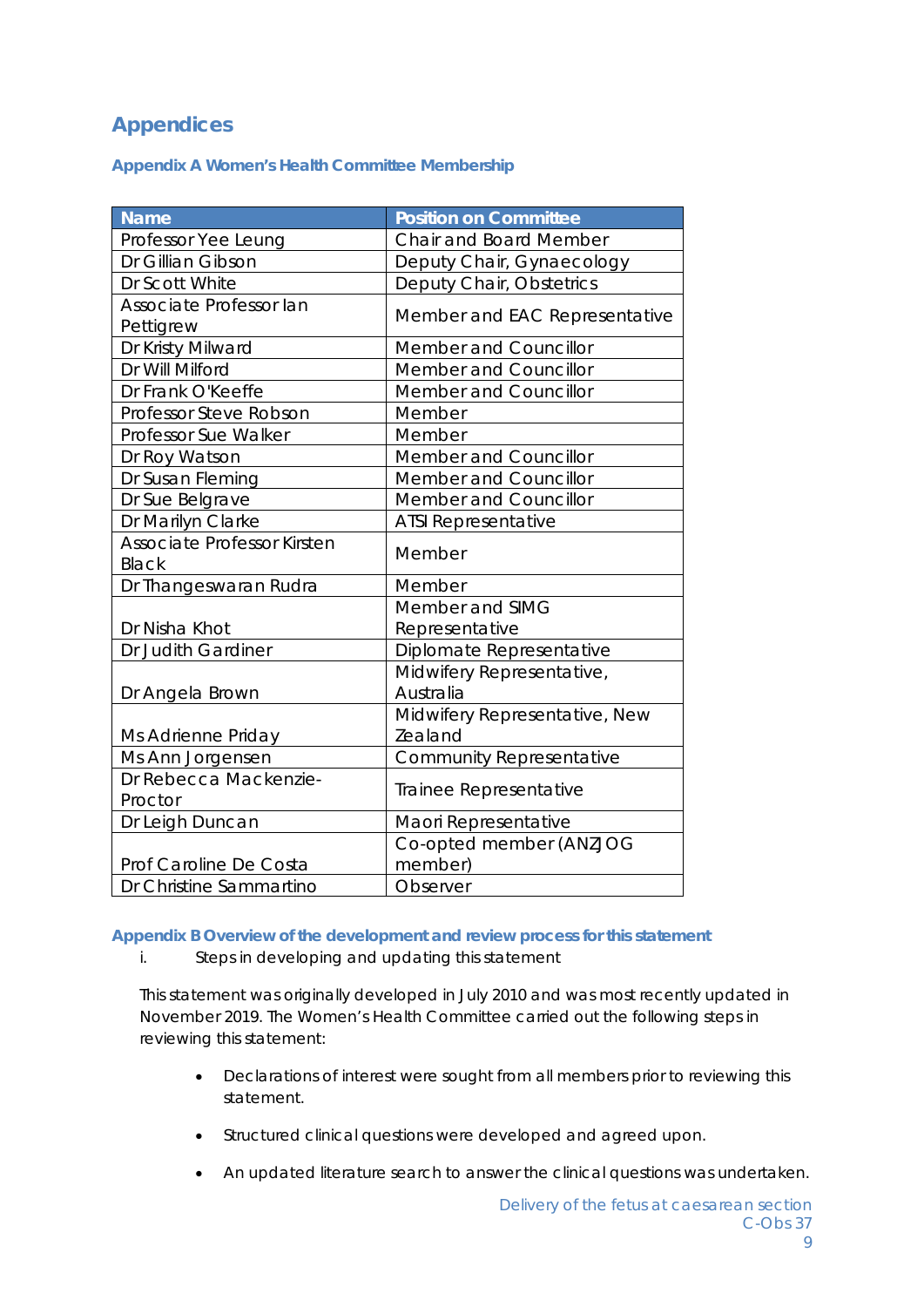At the November 2019 face-to-face committee meeting, the existing consensus-based recommendations were reviewed and updated (where appropriate) based on the available body of evidence and clinical expertise. Recommendations were graded as set out below in Appendix B part iii)

## *ii. Declaration of interest process and management*

Declaring interests is essential in order to prevent any potential conflict between the private interests of members, and their duties as part of the Women's Health Committee.

A declaration of interest form specific to guidelines and statements was developed by RANZCOG and approved by the RANZCOG Board in September 2012. The Women's Health Committee members were required to declare their relevant interests in writing on this form prior to participating in the review of this statement.

Members were required to update their information as soon as they become aware of any changes to their interests and there was also a standing agenda item at each meeting where declarations of interest were called for and recorded as part of the meeting minutes.

There were no significant real or perceived conflicts of interest that required management during the process of updating this statement.

## *iii. Grading of recommendations*

Each recommendation in this College statement is given an overall grade as per the table below, based on the National Health and Medical Research Council (NHMRC) Levels of Evidence and Grades of Recommendations for Developers of Guidelines.17 Where no robust evidence was available but there was sufficient consensus within the Women's Health Committee, consensus-based recommendations were developed or existing ones updated and are identifiable as such. Consensus-based recommendations were agreed to by the entire committee. Good Practice Notes are highlighted throughout and provide practical guidance to facilitate implementation. These were also developed through consensus of the entire committee.

| Recommendation<br>category |   | Description                                                                                                    |
|----------------------------|---|----------------------------------------------------------------------------------------------------------------|
| Evidence-based             | A | Body of evidence can be trusted to guide practice                                                              |
|                            | B | Body of evidence can be trusted to guide practice<br>in most situations                                        |
|                            | C | Body of evidence provides some support for<br>recommendation(s) but care should be taken in its<br>application |
|                            | D | The body of evidence is weak and the<br>recommendation must be applied with caution                            |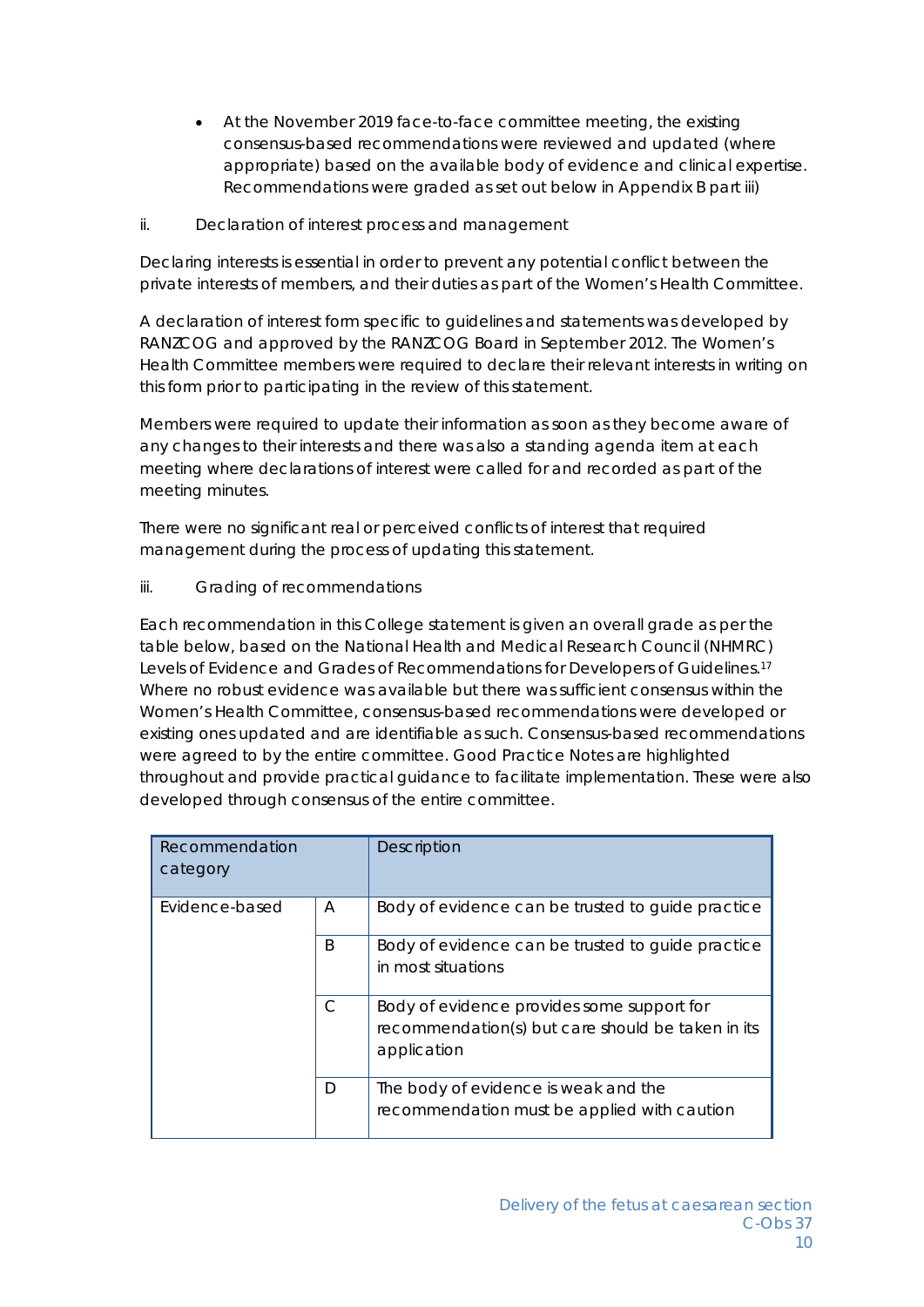| Consensus-based           | Recommendation based on clinical opinion and<br>expertise as insufficient evidence available |
|---------------------------|----------------------------------------------------------------------------------------------|
| <b>Good Practice Note</b> | Practical advice and information based on clinical<br>opinion and expertise                  |